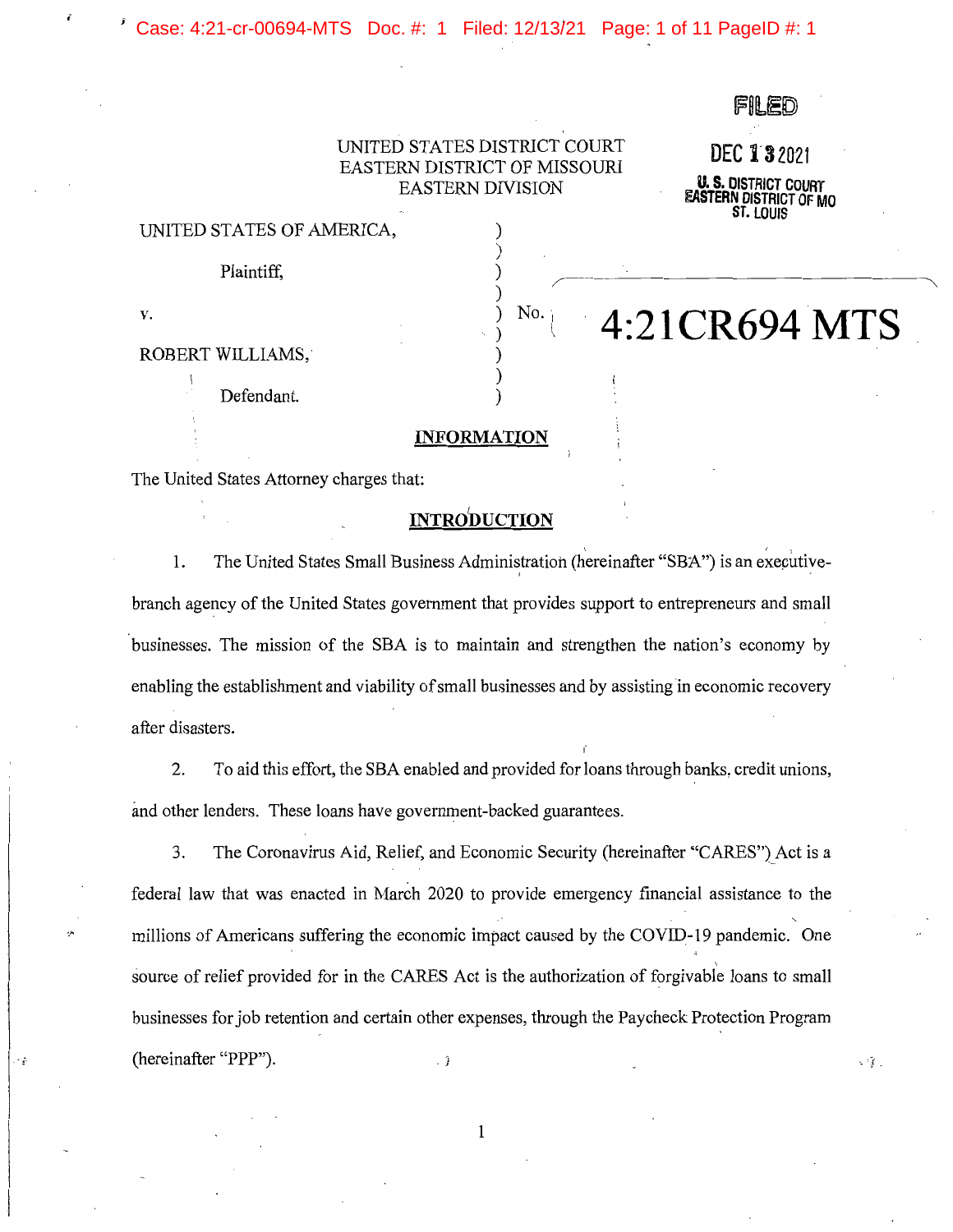# Case: 4:21-cr-00694-MTS Doc. #: 1 Filed: 12/13/21 Page: 2 of 11 PageID #: 2

4. To obtain a PPP loan, a qualifying business is required to submit a PPP loan application, signed by an authorized representative of the business. The PPP loan application requires the business to acknowledge the program rules and make certain affirmative certifications in order to obtain the PPP loan. In the PPP loan application (SBA Form 2483), the small business (through its authorized representative) is required to certify: (a) that the small business was in operation on February 15, 2020; (b) average monthly payroll expenses; and (c) number of employees. These certifications are used to calculate the amount of money the small business is eligible to receive under the PPP. In addition, businesses applying for PPP loans are required to submit documentation supporting their payroll expenses.

5. . A PPP loan application is then processed by a participating lender. If a PPP loan application is approved, the participating lender funds the loan using its own monies, which are then guaranteed by the SBA.

6. PPP loan funds are required to be used on certain permissible expenses, including payroll costs, mortgage interest, rent, and utilities for the business. Under the applicable PPP rules r· and guidance, the interest and principal on the PPP loan is eligible for forgiveness if the business spent the loan proceeds on these expense items within a designated period of time and used a certain portion of the loan toward payroll expenses.

7. Midwest Regional Bank, with branches located in St. Louis, Missouri, is a financial institution within the meaning of Title 18, United States Code, Section 20, the deposits of which are insured by the Federal Deposit Insurance Corporation.

8. Midwest Regional Bank accepts and funds PPP loan applications.

9. PNC Bank is a commercial lender headquartered in Pittsburgh, Pennsylvania, with branches located in St. Louis, Missouri, and is a financial institution within the meaning of Title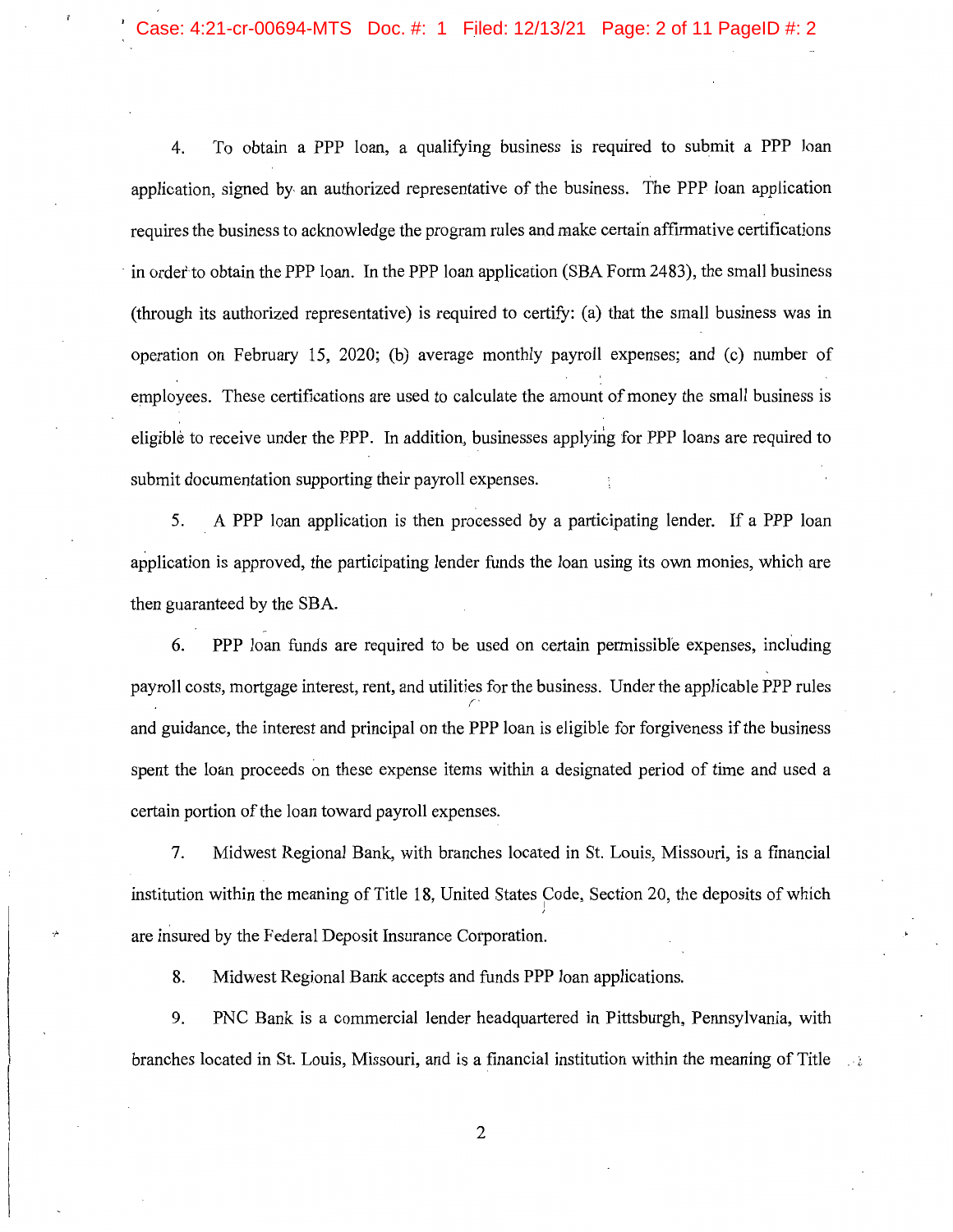18, United States Code, Section 20, the deposits of which are insured by the Federal Deposit Insurance Corporation.

10. Justine Petersen Housing and Reinvestment Corporation ("JPHRC") is a non-bank lender. JPHRC is a Community Development Financial Institution that holds and services loans and is an SBA Community Advantage Lender.

11. JPHRC serves as a loan processor for PPP loans issued by PNC Bank, and in that capacity, reviews and approves PPP loan applications.

112. Defendant Robert Williams is a resident of St. Louis County, Missouri, in the Eastern District of Missouri.

#### **THE ENTITIES**

13. Articles of Organization were filed with the Missouri Secretary of State for 2543 N. Grand, LLC on September 17, 2013. An individual besides defendant Williams is listed as the sole organizer of the LLC.

14. Included with the PPP loan application are documents which show defendant Williams' sister, Wilma Williams, originally filed Articles of Organization with the Missouri Secretary of State for A Fresh Start Emergency Network 1 LLC on September,14, 2007 and these have been modified three times, mostly recently on April 30, 2018. An individual besides defendant Williams is listed as the sole organizer of the LLC.

15. Articles of Organization were filed with the Missouri Secretary of State for Afshari Enterprise, LLC on July 28, 2020. Defendant's son Robert Williams is listed as the sole organizer of the LLC.

3

 $\mathfrak{I}$ 

 $\mathfrak{D}$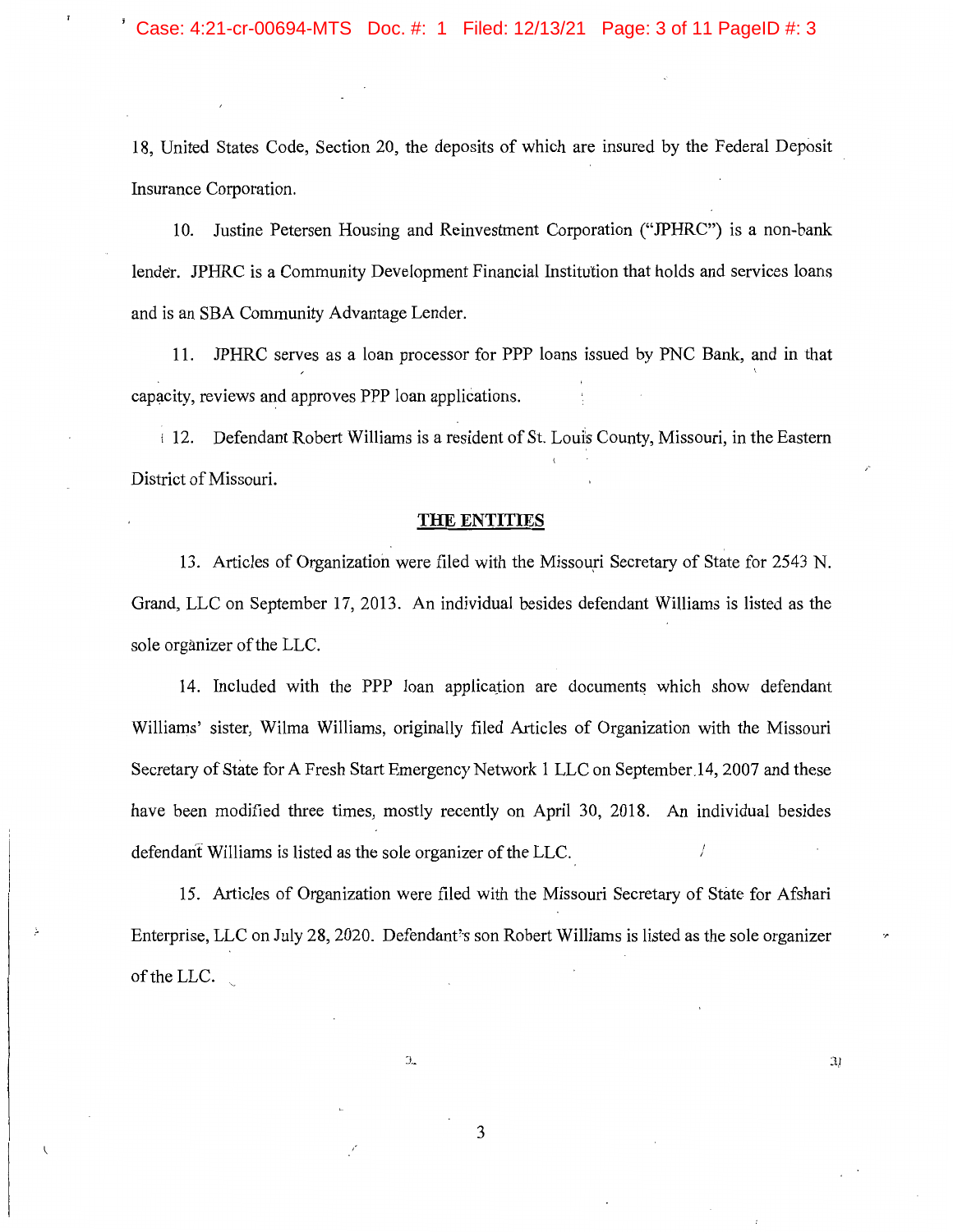16. Defendant Williams filed Articles of Organization with the Missouri Secretary of State for Club TV One, LLC on April 13, 2008. Defendant Williams is listed as one of three organizers of the LLC.

17. Included with the PPP loan application are documents which show defendant Williams' sister, Wilma Williams, filed Articles of Organization with the Missouri Secretary of State for Emergency Funding, LLC on October 17, 2013. A Fresh Start, LLC and Emergency Network 1 LLC are listed as the organizers of the LLC.

18. Defendant Williams filed Articles of Organization with the Missouri Secretary of State for International Product Groups, LLC on April 6, 2013. Defendant Williams is listed as the sole organizer.

19. Articles of Organization were filed with the Missouri Secretary of State for Julia's Enterprize, LLC on July 29, 2020. Julia Booker is listed as the sple organizer of the LLC.

20. Defendant Williams filed New Articles of Organization with the Missouri Secretary of State for Snappy's International Holdings, LLC on December 29, 2017. Defendant Williams is listed as the sole organizer of the LLC, along with defendant Williams' International Products Group.

21. Defendant Williams filed New Articles of Organization with the Missouri Secretary of State converting Crossroads Building Management to Tasty Brands Enterprize, LLC on February 6, 2017. Defendant Williams is listed as one of two organizers of the LLC.

22. Defendant Williams filed Articles of Organization with the Missouri Secretary of State for Commercial Capital Finance, LLC on March 14, 2013. Included with the PPP loan application are documents which show defendant Williams and A Fresh Start Emergency Agency, LLC, are listed as the organizers of the LLC:  $\mathfrak{A}$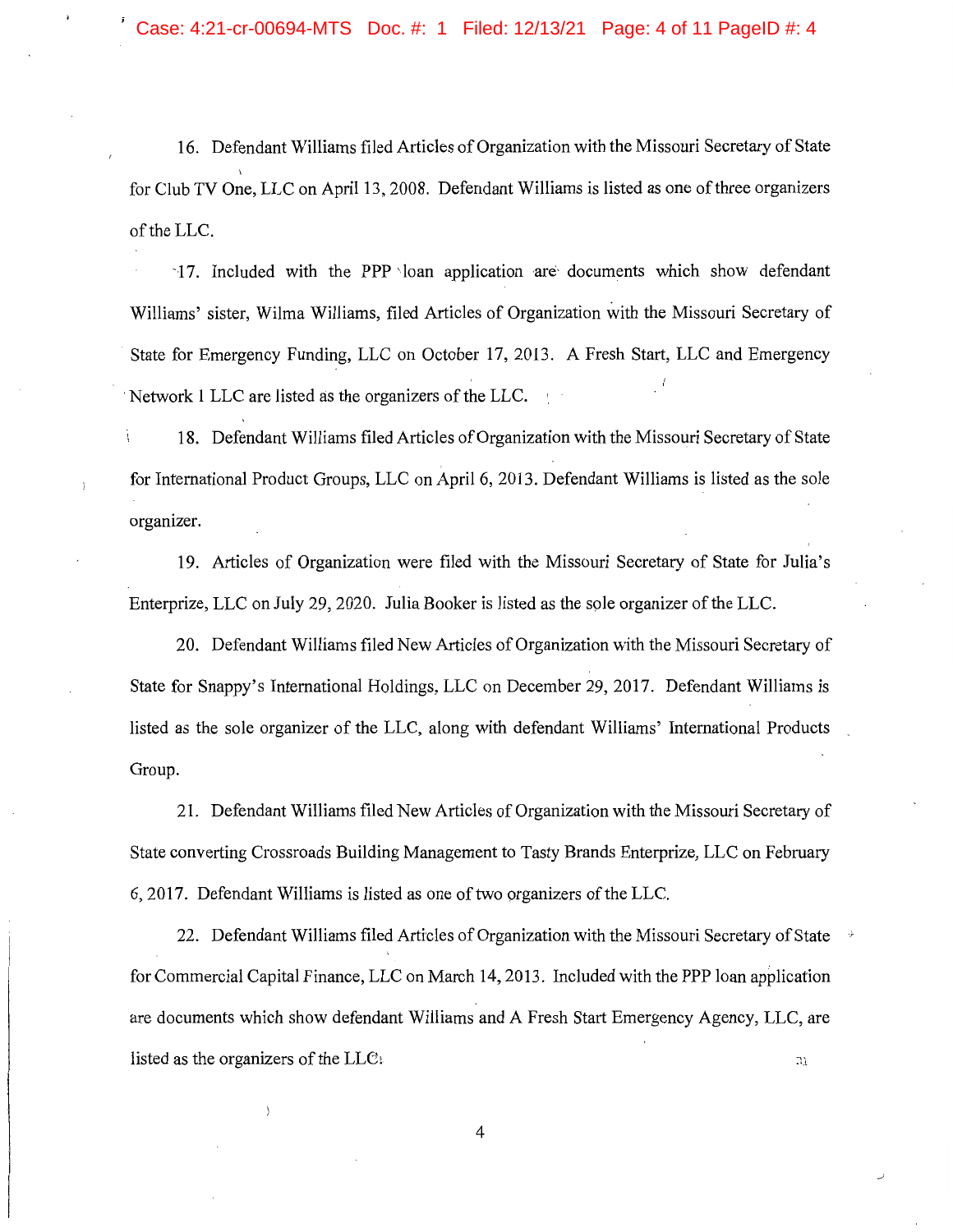## **COUNTS I-VII**  (BANK FRAUD: 18 U.S.C § 1344)

## **THE SCHEME TO DEFRAUD**

23. Paragraphs 1-22 are realleged and incorporated by reference as if fully set forth herein.

24. In or about April 2020, in St. Louis, in the Eastern District of Missouri, the defendant,

#### **ROBERT WILLIAMS,**

devised and intended to devise a scheme and artifice to obtain moneys, funds, credits, assets, securities and other property owned by, or under the custody and control of federally insured financial institutions, by means of false and fraudulent pretenses, representations, and promises.

## **MANNER AND MEANS**

25. It was part of the scheme to defraud that Defendant Williams both directly applied for and assisted other individuals and their associated entities in applying for PPP loan funds in applications containing material misrepresentations as to the number of employees of and the average amount of monthly payroll paid by the applicant entities.

26. It was further part of the scheme and artifice to defraud that Defendant Williams was responsible for causing the disbursement of over \$1,500,000 in fraudulently obtained PPP funds.

27. It was part of the scheme to defraud that Defendant Williams applied for a PPP loan at Midwest Regional Bank with the intent to obtain loan proceeds.

28. It was further part of the scheme to defraud that Defendant Williams submitted a PPP loan application for Commercial Capital Finance, LLC.

29. It was further part of the scheme that Defendant Williams falsely and fraudulently· represented on the PPP loan application for Commercial Capital Finance, LLC, that the company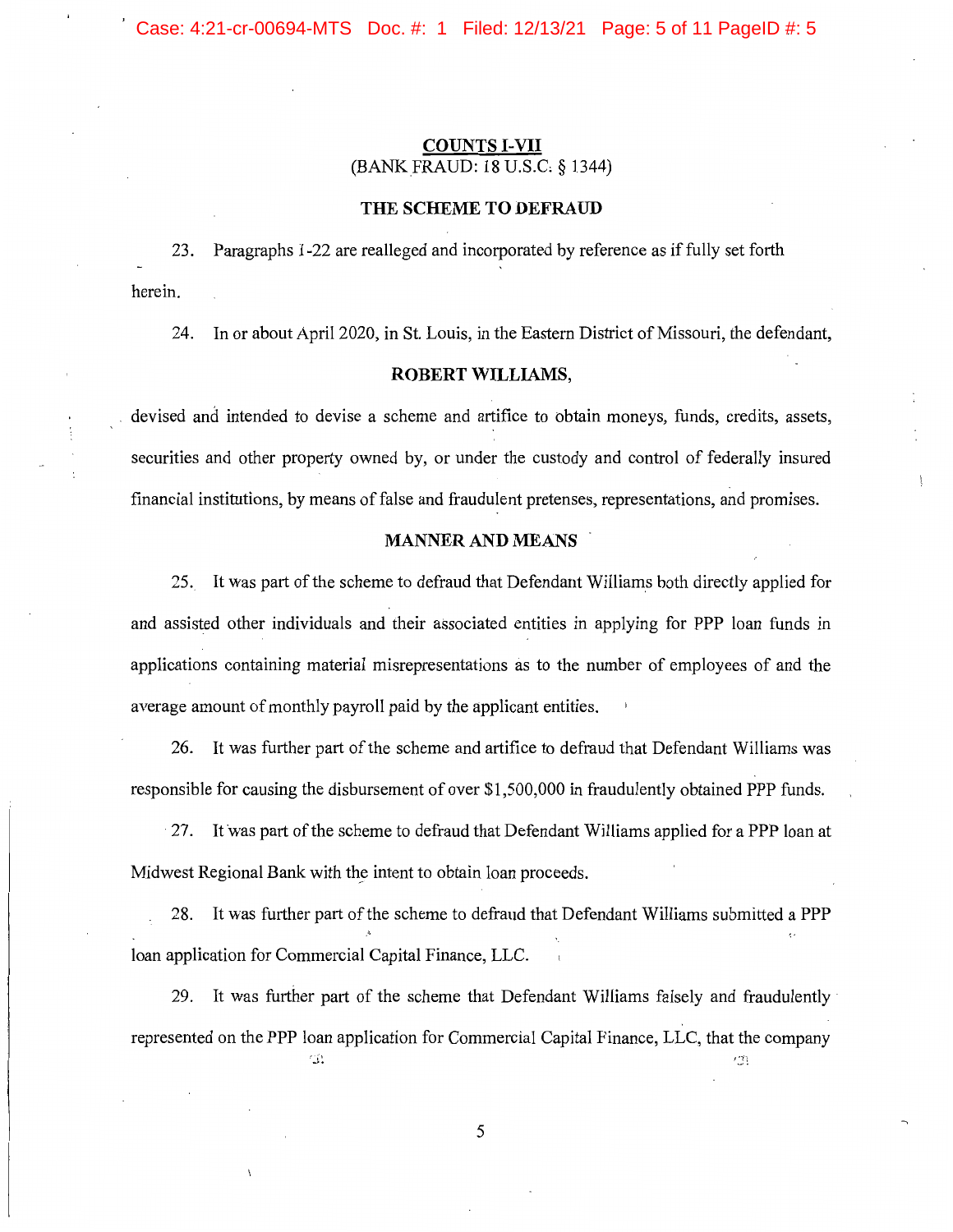had six employees, when in truth and fact, the company had no employees other than Defendant Williams.

30. It was further part of the scheme that Defendant Williams falsely represented in the PPP loan application for Commercial Capital Finance, LLC, that the average monthly payroll for the six fictitious employees was \$14,500.

31. It was further part of the scheme that by listing employees on his PPP loan applications who were not, in fact, employed by Commercial Capital Finance, LLC, Defendant Williams falsely and fraudulently inflated the amount of PPP loan money to which he was entitled on behalf of his businesses.

*(* 

32. It was further part of the scheme that but for Defendant Williams's misrepresentations regarding the number of employees employed by Commercial Capital Finance, LLC, and the \ average monthly payroll of the business, Midwest Regional Bank would not have approved the loan application and subsequently issued \$35,7Q0 in PPP loan funds to Defendant Williams.

## **DEFENDANT WILLIAMS CAUSED THE SUBMISSION OF FRAUDULENT PPP LOAN APPLICATIONS PROCESSED BY JPHRC**

33. It was further part of the scheme to defraud that Defendant Williams applied and caused others to apply for PPP loans through JPRHC with the intent to obtain PPP loan proceeds, which were issued by PNC Bank.

34. It was further part of the scheme to defraud that Defendant Williams submitted fraudulent supporting documentation with the PPP loan applications.

35. It was further part of the scheme to defraud Defendant received funds directly from many of the entities that were provided with PPP loans, even though Defendant Williams had no employment relationship with the entities themselves.

36. It was further part of the scheme to defraud that in some instances, PPP loan applicants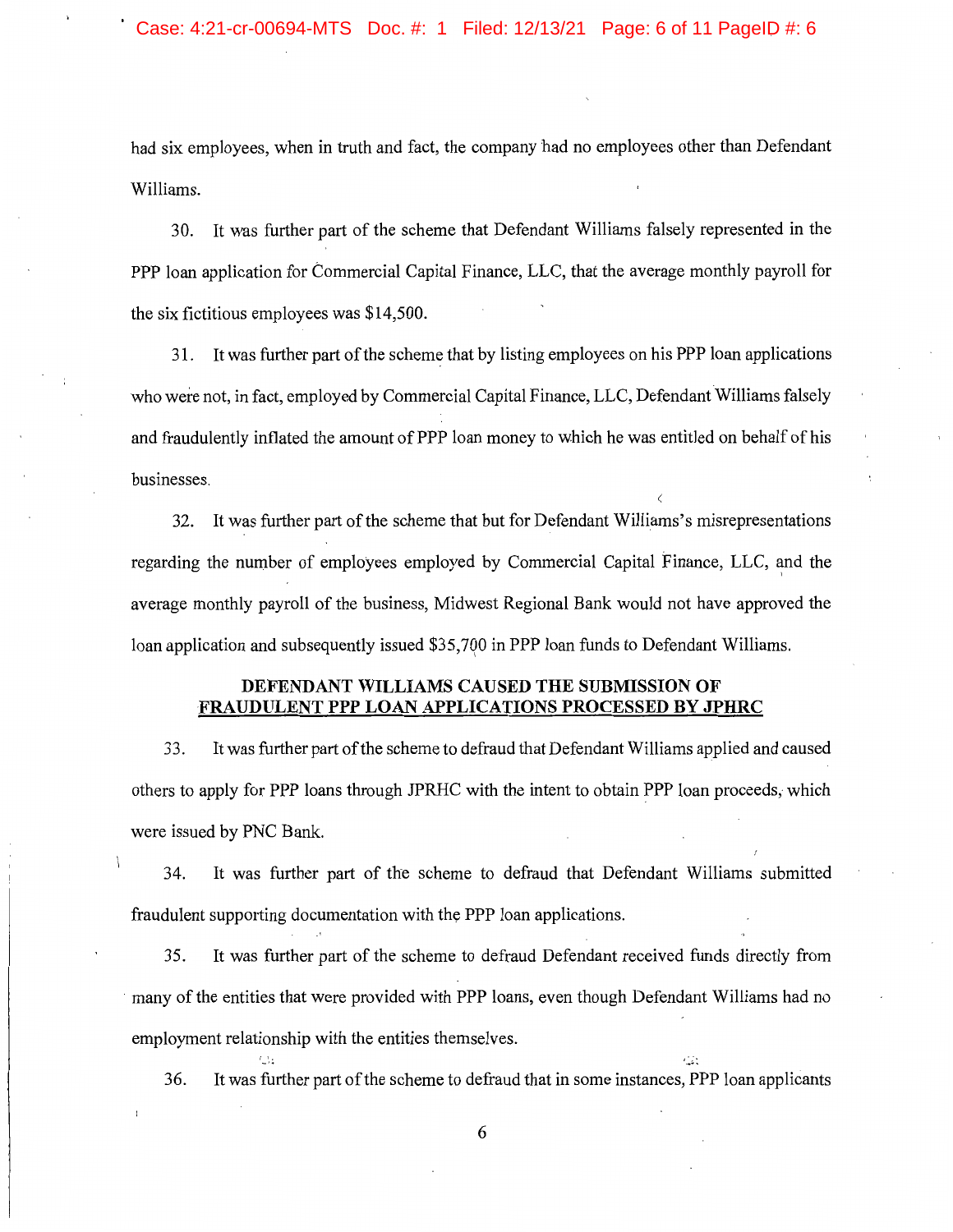paid Defendant Williams a fee in connection with the application. In some instances, loan recipients compensated Defendant Williams using the funds received from PPP loans.

37. It was further part of the scheme to defraud that Defendant Williams caused the submission of PPP loan applications to JPHRC for the following entities: 2543 N. Grand, LLC, Afshari Enterprise, LLC, Club TV One, LLC, Emergency Funding, LLC, International Product Groups, Inc., Julia's Enterprize, LLC, Tasty Brands Enterprize, LLC, and Snappy's International Holdings, LLC.

38. It was further part of the scheme that the loan applications Defendant Williams caused to be submitted for each of these entities materially falsely and fraudulently represented both the number of employees and the average monthly payroll paid by the applicant companies.

39. It was further part of the scheme that by listing employees on the PPP loan applications who were not, in fact, employed by 2543 N. Grand, LLC, A Fresh Start & Associates, LLC, Afshari Enterprise, LLC, Club TV One, LLC, Emergency Funding, LLC, International Product Groups, Inc., Julia's Enterprize, LLC, or Snappy's International Holdings, LLC, this falsely and fraudulently inflated the amount of PPP loan money to which the companies were entitled.

40. It was further part of the scheme that but for the misrepresentations regarding the number of employees employed by 2543 N. Grand, LLC, A Fresh Start & Associates, LLC, Afshari Enterprise, LLC, Club TV One, LLC, Emergency Funding, LLC, International Product Groups, Inc., Julia's Enterprize, LLC, and Snappy's International Holdings, LLC, and the average monthly payroll of eaeh business, PNC Bank would not have issued PPP loan funds.

41. On or about the dates set forth below in each individual courit, in St. Louis, Missouri, in the Eastern District of Missouri, the defendant,

#### **ROBERT WILLIAMS,**  $\otimes$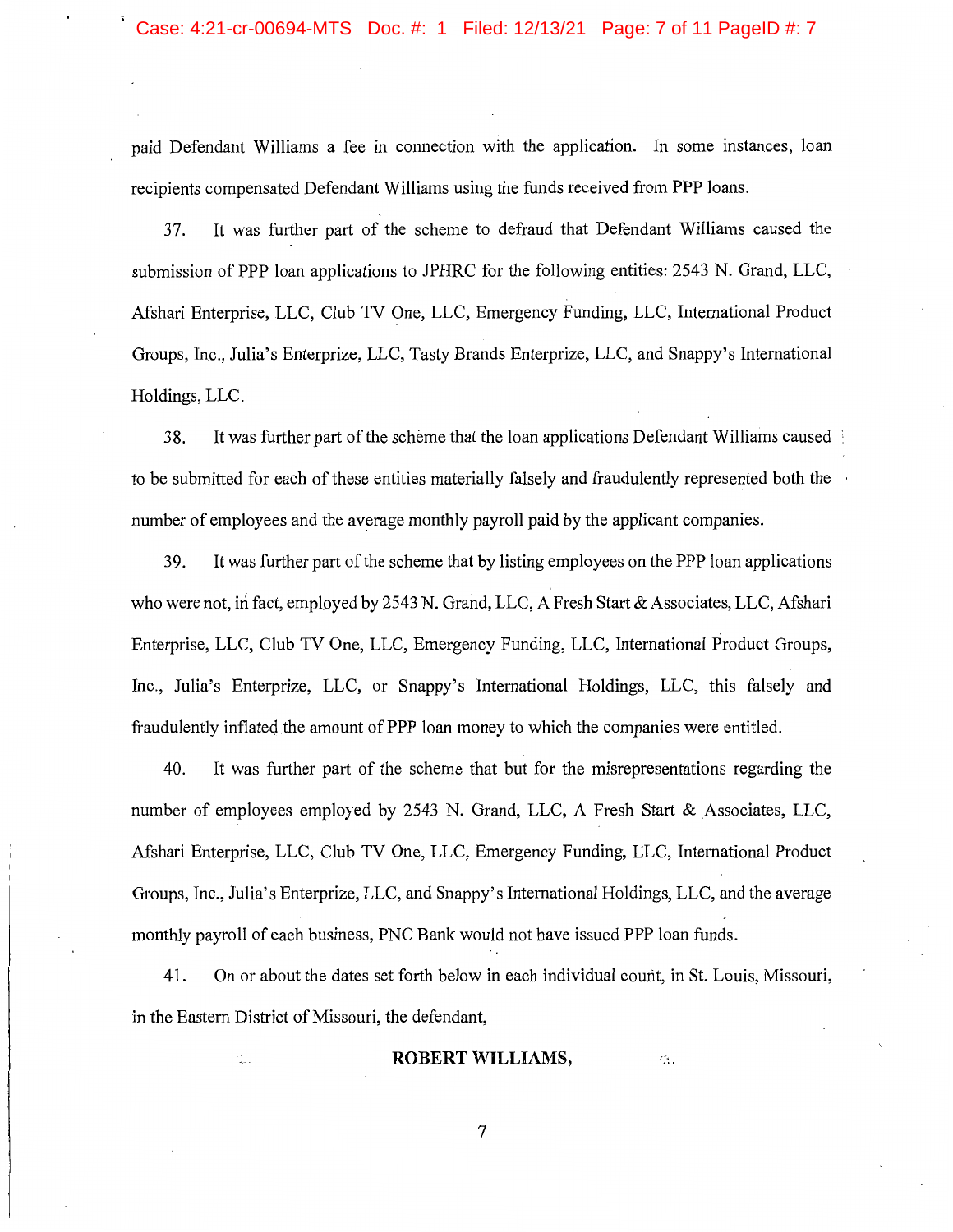executed and attempted to execute the scheme and artifice set forth above, to obtain moneys, funds, credits, assets, securities, and other property owned by, and under the custody and control of Midwest Regional Bank and PNC Bank, which were financial institutions as defmed in Title 18, United States Code, Section 20, by means of material false and fraudulent pretenses, representations, ' and promises, in that Defendant Williams submitted and caused to be submitted false and fraudulent PPP loan applications for the purpose of obtaining money, funds, credits, assets, securities, and other property owned by, and under the custody and control of the financial institutions, as described below for each count, each submission constituting a separate count:

| <b>COUNT</b> | <b>DATE</b>     | <b>LOAN APPLICATION</b>                                                                                                                                    | <b>AMOUNT</b>      |
|--------------|-----------------|------------------------------------------------------------------------------------------------------------------------------------------------------------|--------------------|
| I            | June 3, 2020    | Loan proceeds for application<br>#18005609 for Commercial<br>Capital Finance, LLC wired from<br>Midwest Regional Bank                                      | \$35,700.00        |
| $\rm II$     | August 18, 2020 | Loan proceeds wired from PNC<br>Bank account #xxxxxxxxxxx0096<br>to 2543 N. Grand, LLC First<br>Community Credit Union account<br>#xxxxxxxx8908            | \$130,000.00       |
| III          | August 5, 2020  | Loan proceeds wired from PNC<br>Bank account #xxxxxxxxxxxx0096<br>to Tasty Brands Enterprise, LLC<br>First Community Credit Union<br>account #xxxxxxxx4415 | \$186,000.00       |
| IV           | August 14, 2020 | Loan proceeds wired from PNC<br>Bank account #xxxxxxxxxxx0096<br>to Afshari Enterprise, LLC First<br>Community Credit Union account<br>#xxxxxxxx7214       | $.$ \$250,000.00   |
| $\mathbf{V}$ | August 11, 2020 | Loan proceeds wired from PNC<br>Bank account #xxxxxxxxxxx0096<br>to Club TV One, LLC First<br>Community Credit Union account<br>#xxxxxxxx6069              | \$250,000.00       |
| VI           | July 7, 2020    | Loan proceeds wired from PNC<br>account #xxxxxxxxxxx3761 to<br>Emergency Funding, LLC First                                                                | \$35,791.87<br>ИŻ. |

 $\,$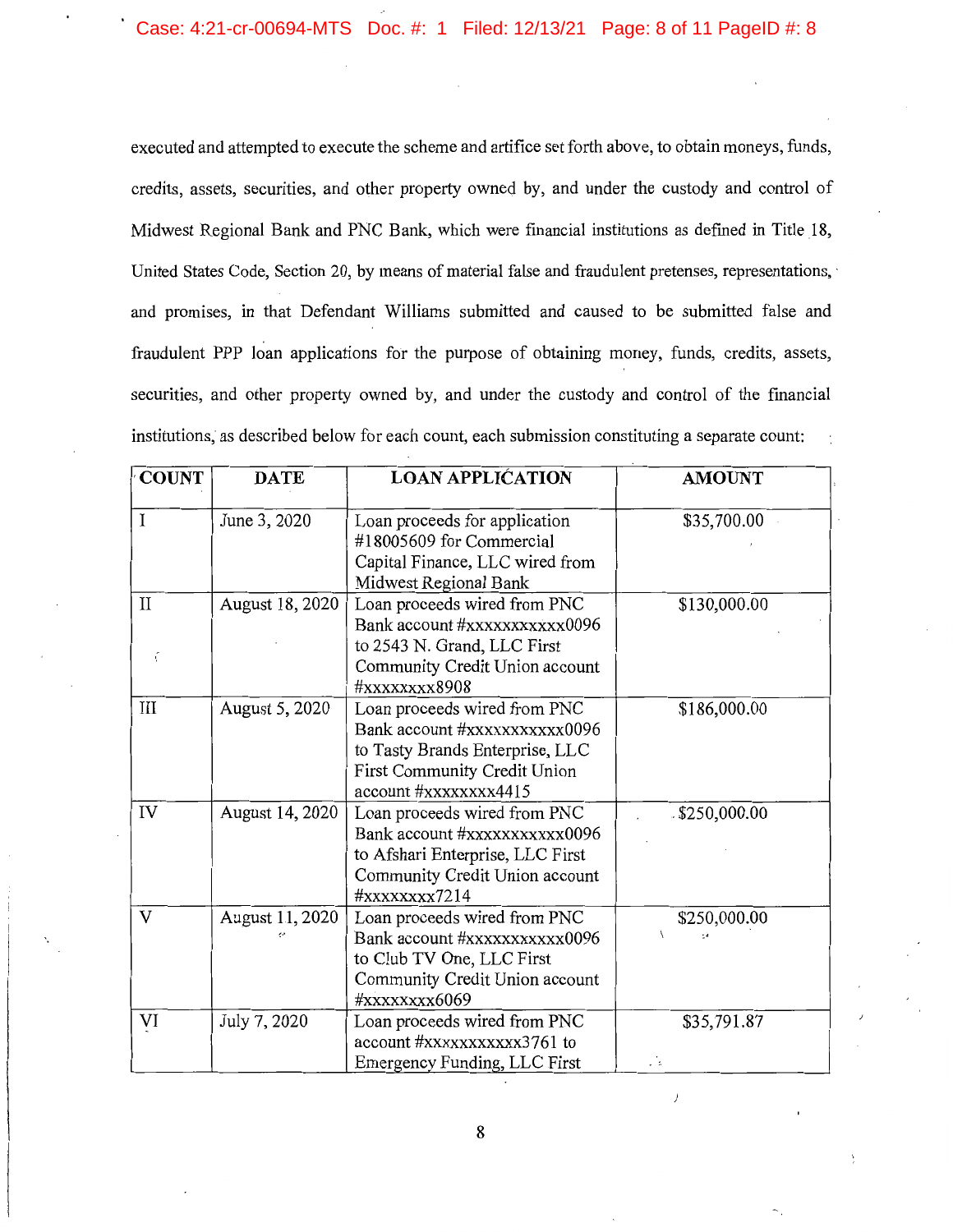## Case: 4:21-cr-00694-MTS Doc. #: 1 Filed: 12/13/21 Page: 9 of 11 PageID #: 9

|     |              | Community Credit Union account<br>#xxxxxxxx0642                                                                                                                      |             |
|-----|--------------|----------------------------------------------------------------------------------------------------------------------------------------------------------------------|-------------|
| VII | July 7, 2020 | Loan proceeds wired from PNC<br>Bank account #xxxxxxxxxxx3761<br>to Snappy's International<br>Holdings, LLC First Community<br>Credit Union account<br>#xxxxxxxx1705 | \$90,000.00 |

All in violation of Title 18, United States Code, Section 1344.

## **FORFEITURE ALLEGATION**

The United States Attorney further alleges there is probable cause that:

1. Pursuant to Title 18, United States Code, Sections  $982(a)(2)$ , upon conviction of an offense in violation of Title 18, United States Code, Section 1344 as set forth in Counts I-VII, the. defendant shall forfeit to the United States of America any property constituting, or derived from, any proceeds obtained, directly or indirectly, as a result of such violation. Subject to forfeiture is a sum of money equal to the total value of any property, real or personal, constituting or derived from any proceeds traceable to such violation.

- 2. Specific property subject to forfeiture includes, but is not limited to, the following:
	- a. \$2,935.23 from First Community Credit Union account ending in #1705 held in the name of Snappy's International Holdings LLC
	- b. \$23,179.77 from First Community Credit Union account ending in #6069 held in the name of Club TV One LLC
	- c. \$103,243.53 from First Community Credit Union account ending in #7214 held in the name of Afshari Enterprises LLC
	- d.  $\sqrt{210,020.00}$  from First Community Credit Union account ending in #5062 held in the name of International Products Group
	- e. \$11,323.64 from First Community Credit Union account ending in #4415 held in the name of Tasty Brands Enterprize LLC

1,:, f. \$127.84 from United Missouri Bank account ending in #8055 held in the name of Phillip Lee Williams & Pamela Kay Williams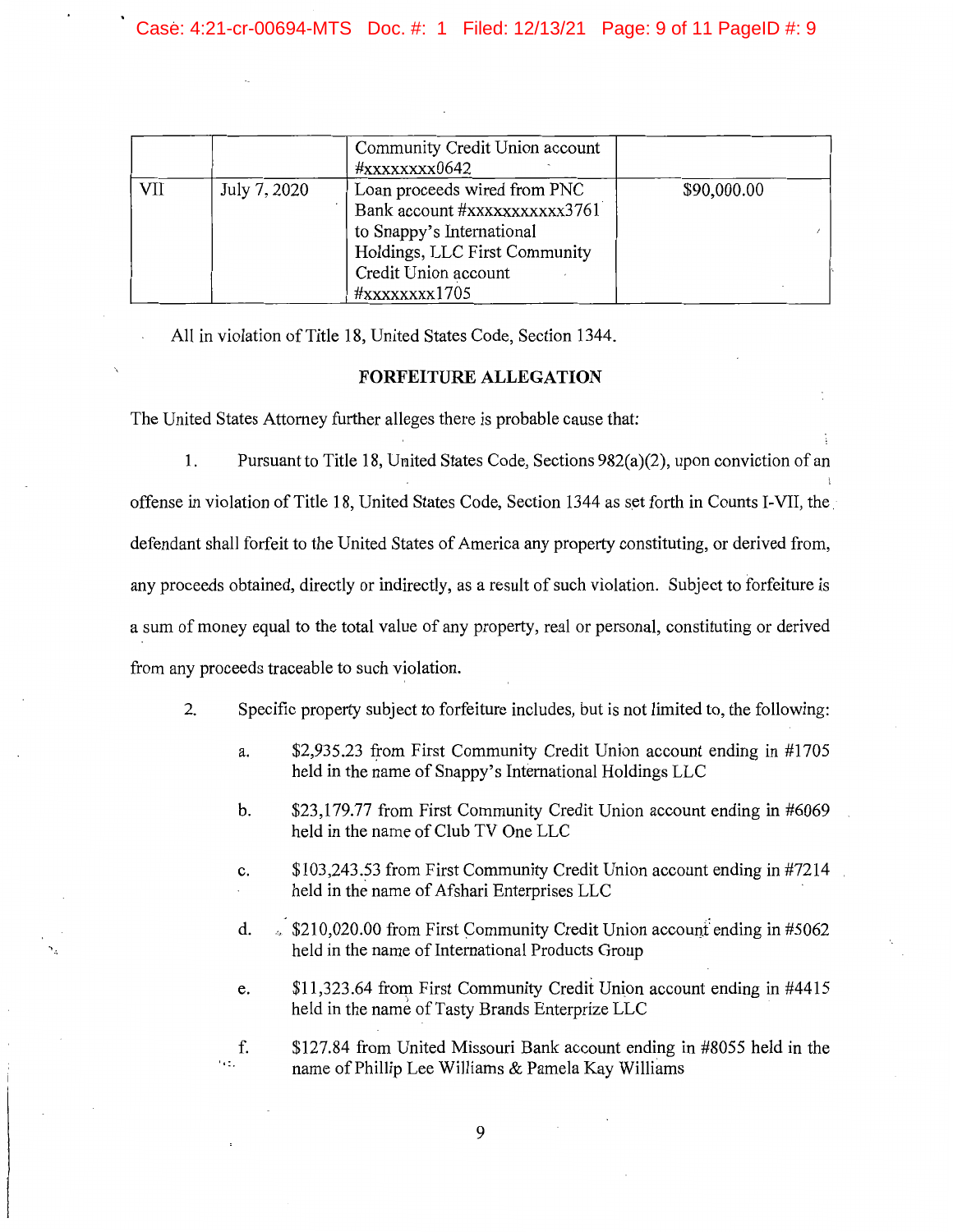- g. \$15,254.42 from FIRST COMMUNITY CREDIT UNION account ending in #7202 held in the name of Julia's Enterprize
- h. 2017 Jaguar, F-Pace, VIN: SADCL2BV8HA893179
- i.  $$100,000.00$  in earnest money received from Continental Title
- j. 2017 MASERATI LEVANTE WAGON 4 DOOR, VIN: ZN661 XUA9HX257839

4. If any of the property described above, as a result of any act or omission of the defendant:

- a. cannot be located upon the exercise of due diligence;
- b. has been transferred or sold to, or deposited with, a third party;
- c. has been placed beyond the jurisdiction of the court;
- d. has been substantially diminished in value; or
- e. has been commingled with other property which cannot be divided without difficulty,

the United States of America will be entitled to the forfeiture of substitute property pursuant to Title 21, United States Code, Section 853(p).

Respectfully submitted,

SAYLER A. FLEMING United States Attorney

*s/Edward L. Dowd III*  EDWARD DOWD, #61909(MO) Assistant United States Attorney

 $\epsilon$  :

/

 $\cdot$